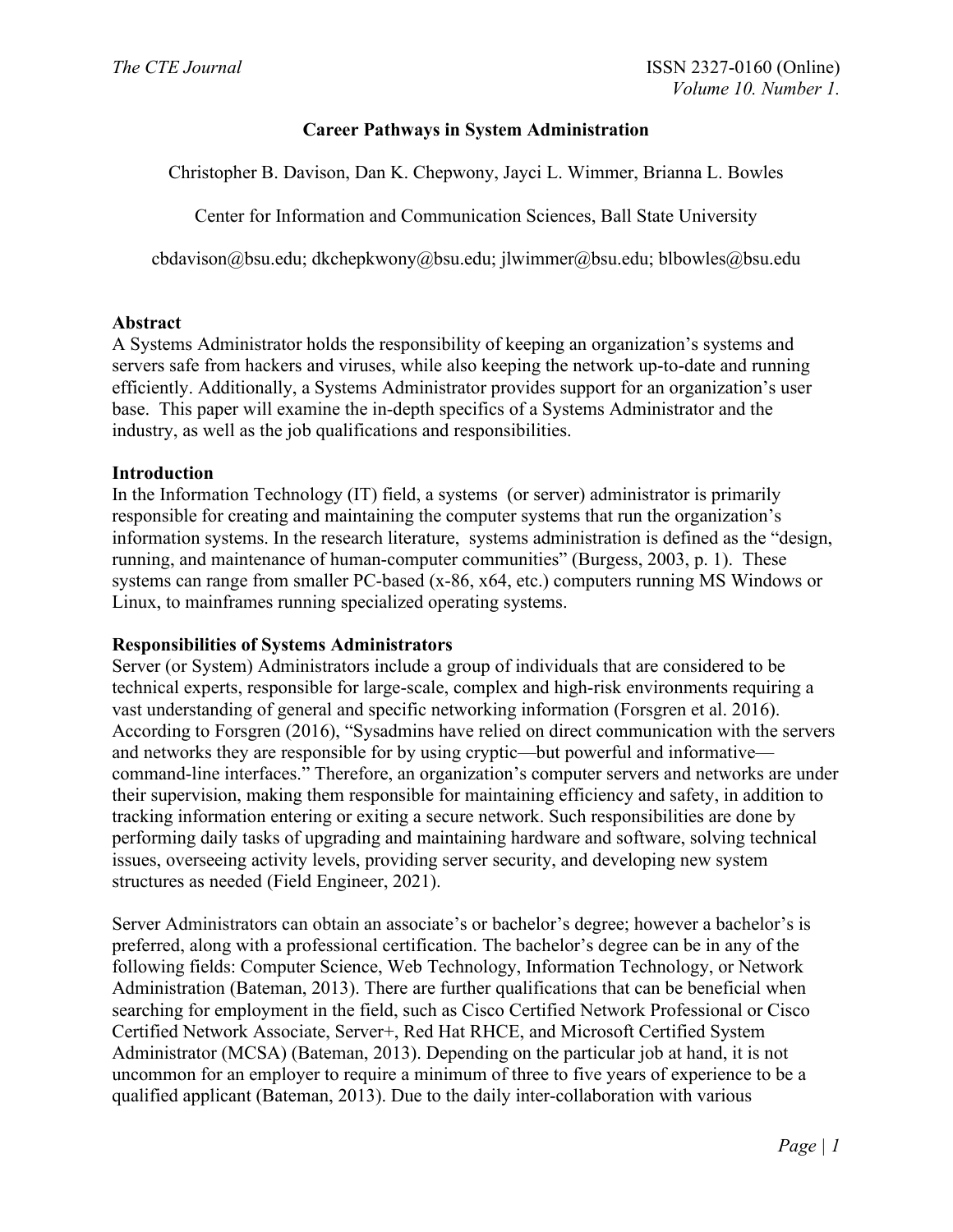departments and individuals, further personal attributes are also valuable within the field. For instance, analytical thinking, efficient problem solving and communication skills, multi-tasking abilities, and high quality professionalism (Field Engineer, 2021). In addition, physical fitness is also important due to the need to potentially work outdoors, at heights, or having to relocate equipment (Field Engineer, 2021).

Although Server Administrators can be employed at any job with servers or networks, they need to acquire knowledge in virtualization owing to the evolution of cloud computing (Field Engineer, 2021). According to Field Engineer (2021), the core concepts of PowerShell or DevOps, specifically, are of importance to those pursuing System Administration.

Atlassian (2016) defines DevOps as a "set of practices, tools, and a cultural philosophy that automate and integrate the processes between software development and IT teams." Therefore, it is a software development and operations approach that helps make the development of new products faster and more efficient, while also easily maintaining existing deployments (*Why DevOps is Important? Benefits & Challenges Explained*, 2021). When a system administrator wishes to pursue the role of a DevOps professional, it is often doable and enjoyable due to the overlap of responsibilities and requirements. However, there is a set of crucial skills necessary in order to obtain roles in both such as, cloud computing, coding and scripting shells, continuous integration, configuration management, and forward-thinking deployment strategies (DevopsCurry, 2020).

Cloud administration is a new opportunity for system administrators because it allows businesses to outsource information technology necessities. Which in turn, leads to savings in cost of capital and ensures speed, performance, security and scalability (*What Is Cloud Computing? A Beginner's Guide* | *Microsoft Azure.* n.d.). Rather than eradicating system administrators, cloud services create new opportunities because companies still need them in order to manage the computer systems within the company. Therefore, cloud system administrators are responsible for managing and facilitating cloud services. The management of cloud services can fall either under the description of a system administrator, or under an entirely separate position (Frank, 2021). The development of cloud administration and similar jobs may allow for future system administrators to focus on more specific skills, leading to more productivity and less stress.

### **Current and Future Trends in Systems Administration**

As previously discussed, DevOps is a practice that will alter the way system administrators operate in the future. DevOps is a combination of application development and IT operations. Where development is made up of software developers and IT operations are made up of system administrators. In turn, DevOps aims to bridge the gap between these two domains by utilizing an inter collaboration approach. By doing so, the communication between development and operations is improved, as well as productivity realization of up to 30% (Hussaini, 2014). In addition, there are higher efficiencies in the releases and there is reduced time to market (Hussaini, 2014). With that being said, many job postings for system administrators include DevOps in the description or list of desired skills. The prevalence of DevOps in the field suggests that future system administrators will work closer with development teams.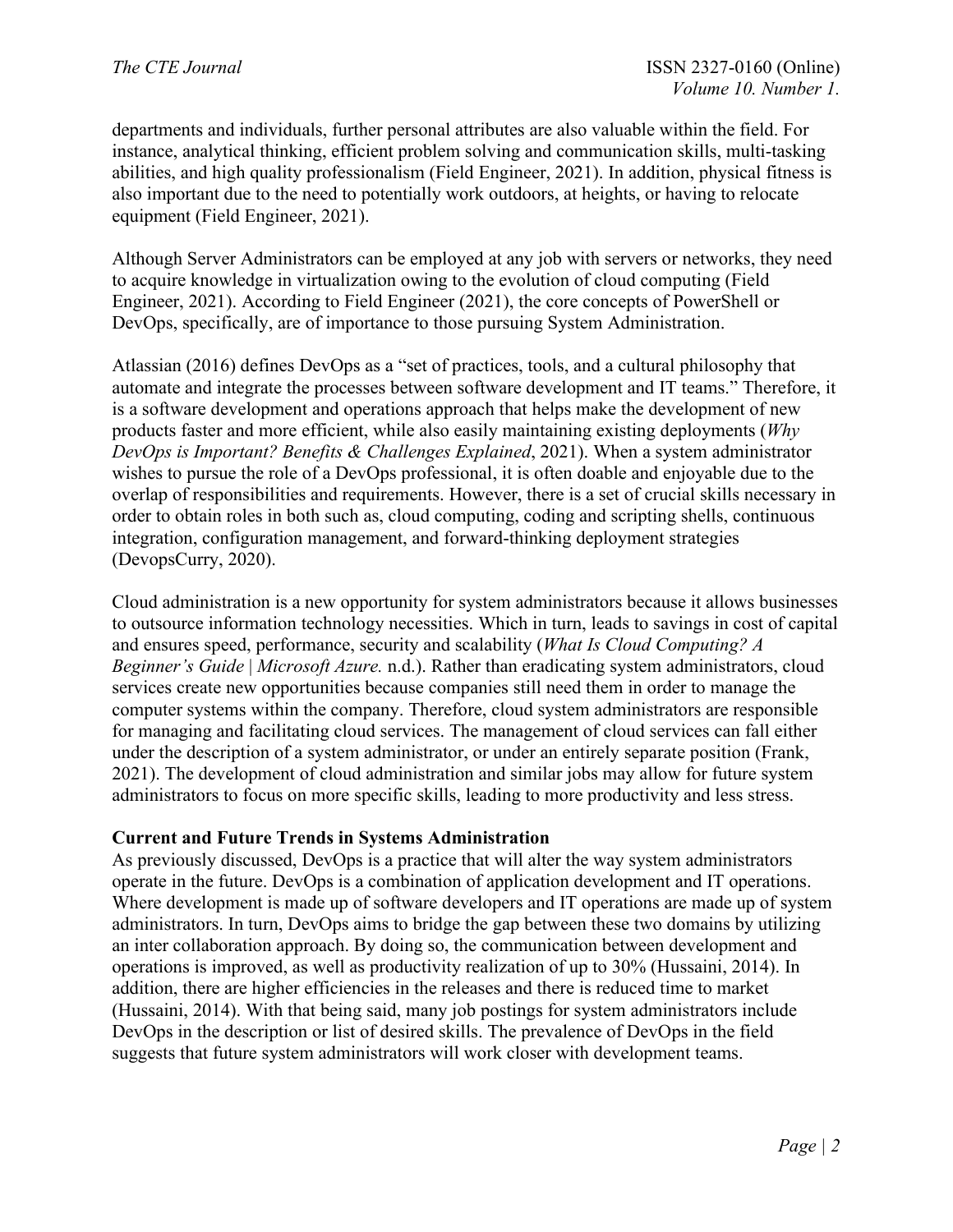Automation is another aspect that seems to be supporting rather than threatening system administration. According to Gulenko et al (2020), Artificial Intelligence for IT Operations (AIOps) is the use of artificial intelligence to handle simple IT management tasks often performed by system administrators. For example, it can be used for automated anomaly detection, root cause analysis, and automated self-stabilizing. Automating some management has become increasingly necessary as businesses expand and the complexity of systems increases. System administrators and other IT professionals often have to resolve repetitive issues, wasting their time and productivity when automation could resolve the issue instead. In addition, some urgent issues can be solved immediately with AIOps rather than waiting on a system administrator to be available.

Despite the numerous advantages, AIOps may increase complexity for the system administrator, who now has to manage the AI as well as the systems themselves. When AI-supported administration fails, the system administrator must recognize the new issue, roll back the AI's attempted fixes, then address the original issue. Gulenko et al (2020) identifies levels to AIOps that provide the system administrator with varying amounts of control. At level 1, the human administrator handles issues and only uses the AI for implementation. At level 2, the AI helps suggest solutions, and the human administrator makes the final decision. At higher levels, the computer can select and implement solutions itself with some input from the human administrator. As AI improves, higher levels of AIOps can be implemented with less concern. However, AI is still faulty and not effective at higher levels (Gulneko et al., 2020). With that being said, AIOps is still being developed and it will still be some time before system administrators will need to manage AI more than they manage systems themselves.

### **Pay and Benefits**

According to the U.S. Bureau of Labor Statistics (2019), system administration is a stable career with a median wage of \$84,810 as of 2020. Providing nearly \$40,000 above the average median wage. The median annual wages for network and computer systems administrators in the top industries fell within the higher end of \$80,000 for finance and insurance, information, management of companies and enterprises, and computer systems and design and related services. Relatedly, educational services wages were ranked at \$75,230.

### **Job Outlook**

The technological industry is a continuously growing field with consistent advancements. The U.S. Bureau of Labor Statistics (2019) estimates Server Administration job opportunities will increase a total of five percent from 2018 to 2028, offering an increase of more than 18,000 jobs. According to Hess (2020), that number doesn't include replacement jobs for more than 383,000 current system administrators. It is recommended for individuals to cross-train with an organization on additional aspects of IT such as, database administration, network administration, virtualization, cloud, project management, software development or management (Hess, 2020). Doing so increases the chances of employment outside of System Administration if necessary, as well as make the individual a more valuable and competent professional.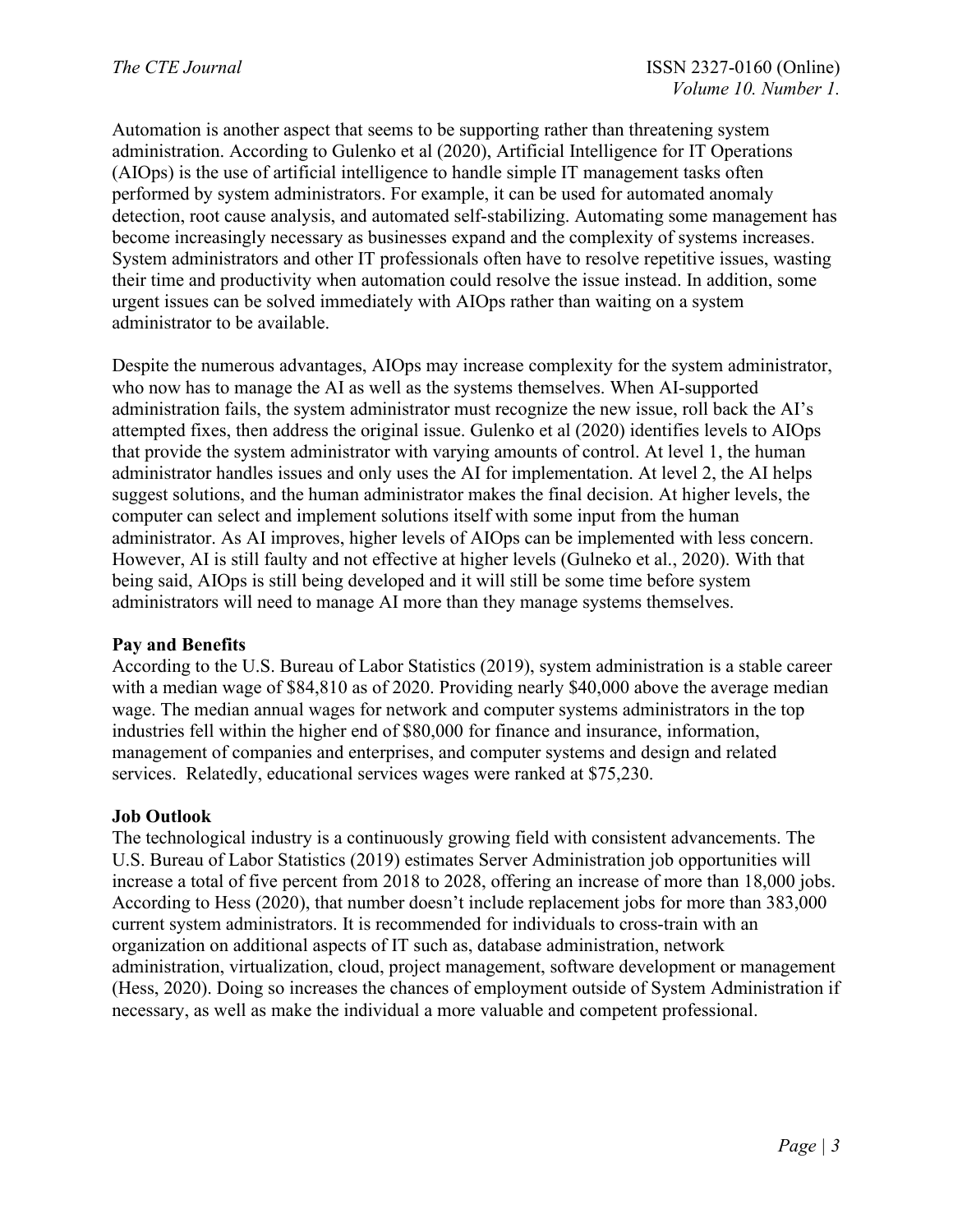# **Interview with Chris Cahoe at Ball State University, Muncie, Indiana**

### **Figure 1**

*Chris Cahoe, Director of UCS, Ball State* 



Chris Cahoe is the Director of Unified Communications at Ball State University. He assumed this position in 2019. Prior to that, he worked as the Assistant Director of Unified Communications Technology for seven years, and as the Enterprise Network Engineer for 8 years before that. He has a Bachelor of Science in Computer Technology/Computer Systems Technology from Ball State University. He was a Cisco Certified Design Professional, as well as a Cisco Certified Network Professional. Chris Cahoe was interviewed by graduate student researcher Brianna Bowles, B.S., and undergraduate researchers Jayci Wimmer and Dan Chepkwony on January 19, 2022. The following section presents the questions Mr. Cahoe was asked regarding his career and experiences in system administration.

1. What previous experiences prepared you for your current position?

*"I started out working on computers as a hobby and then getting into desktop support, as a high school and a young college kid, while working for what was UCS (University Computing Services) back in the day. We dealt with the random issues of patching and backups. Everything related to modern system administration"* (C.Cahoe, personal communication, January 19, 2022).

*"I spent a few days as a student computer room operator, and about a week and a half as a help desk operator. That brief experience helped me throughout my whole career seeing what someone goes through at the help desk and from other perspectives within IT. It's certainly a different perspective over what I do today. Help desk is interesting for the fact that you're talking with customers who may not be comfortable with technology, and you're trying to translate their issues to engineers. They need more details other than," my application's not working." Can you not sign in? Is it not loading data? Help desk is a good middle position to translate from non-techies to techies. It's an interesting spot to be in."* (C.Cahoe, personal communication, January 19, 2022).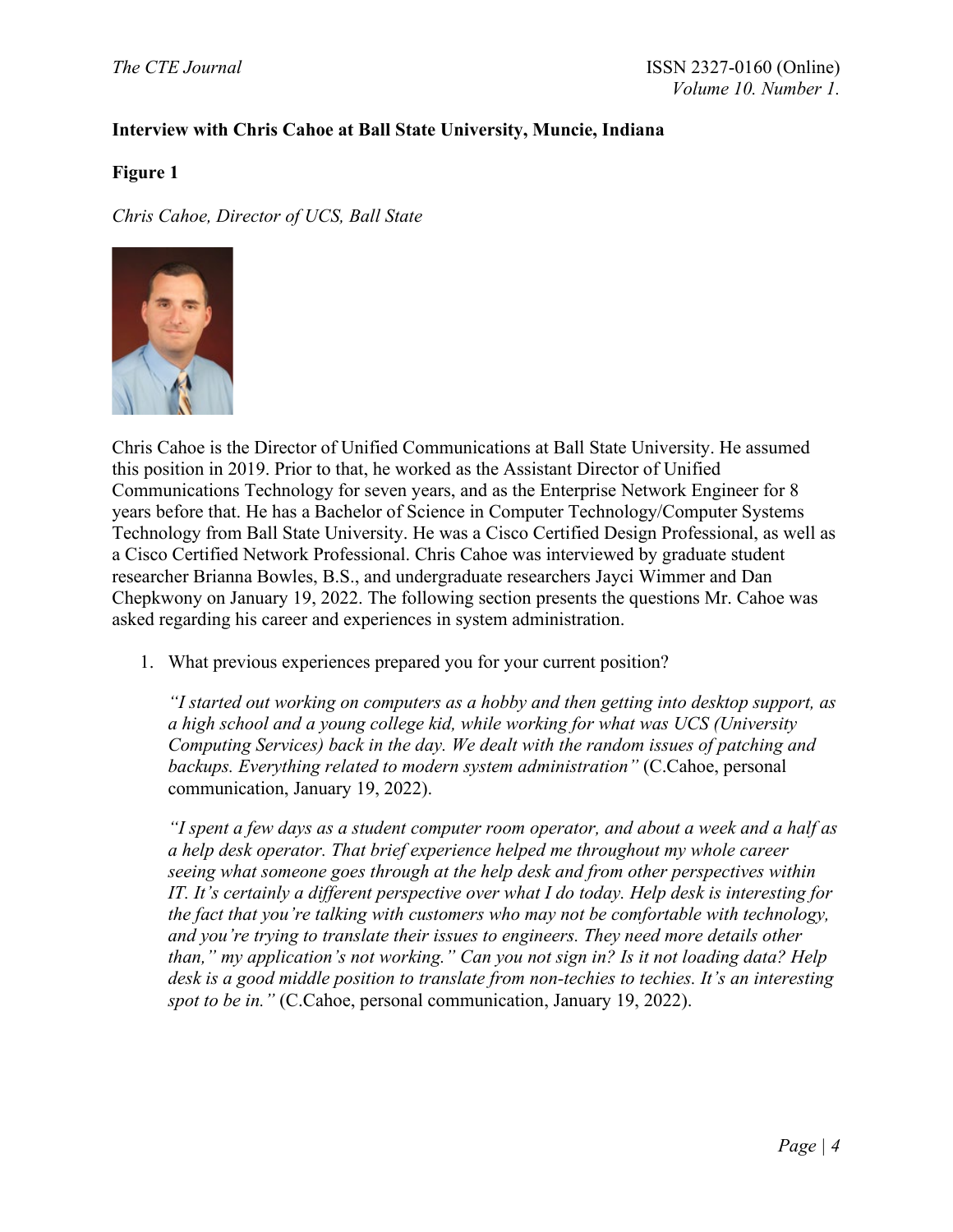2. What does a typical workday look like for you?

*"The first responsibility is to review e-mails that might have come in overnight. Do I have any major issues that I have been notified about or any major issues that have come up? We have numerous monitoring systems that we will take a look through, do we see any major issues, do we see any minor issues, did something reboot unexpectedly. Reboots can happen so fast that we might not see an outage notification, so we'll look specifically for those. And then, from a system administrator, are there any major patches or security issues we've been notified about, that sort of stuff. It's a pretty quick daily check to make sure nothing is wrong and then it's onto projects such as building or upgrading a server or building a new network. That's a pretty typical day."* (C.Cahoe, personal communication, January 19, 2022).

*"We have 24/7 operators in what would typically be considered a NOC. They have screens up where they're constantly watching for issues after hours. If systems go down, or there is major alerts, they'll submit tickets and direct it to the administrators or the engineers, that say 'Hey, this popped up can you take care of it?' That's the typical day."*  (C.Cahoe, personal communication, January 19, 2022).

*"I would say fifty to sixty percent of my time is just spent coordinating what my staff is doing, answering their questions because sometimes they're working on a project and they'll need me to either provide feedback or I'll have to get approval to purchase something. We can't just say 'Hey boss, I need \$5,000.' It's a write up that says why we need that \$5,000. What is it going to do? What are we going to gain from it? Will it save us more money down the road? I am still a hands-on administrator even though I'm managing people. I still manage the firewall, I still manage routers, and I still manage servers because I enjoy it. I legitimately enjoy doing that part. It's just I don't get to do as much of it like I used to"* (C.Cahoe, personal communication, January 19, 2022).

3. What is your favorite part about your position?

*"We have a large variety of systems in our group. We're managing everything from unified communications which you would consider telephones, voicemails, contact center software to routers and switches and general server administration stuff. If you like server administration you can fit into our group. If you like networking, you could fit into our group. We also manage the video security cameras on campus. If you like those types of things, if you like video, if you like photography type stuff, that would hit home with you because you're thinking through 'Where do I place the camera best to get the best lighting and get the best shot,'. Just the variety I guess. The variety of what you could do in systems administration would be pretty incredible"* (C.Cahoe, personal communication, January 19, 2022).

4. Are there any incentives, such as compensation, provided in your position?

*"Nothing beyond what a typical Ball State employee gets. There's no additional compensation. I am on call 24/7, so I do have a cell phone. I don't know if that's always*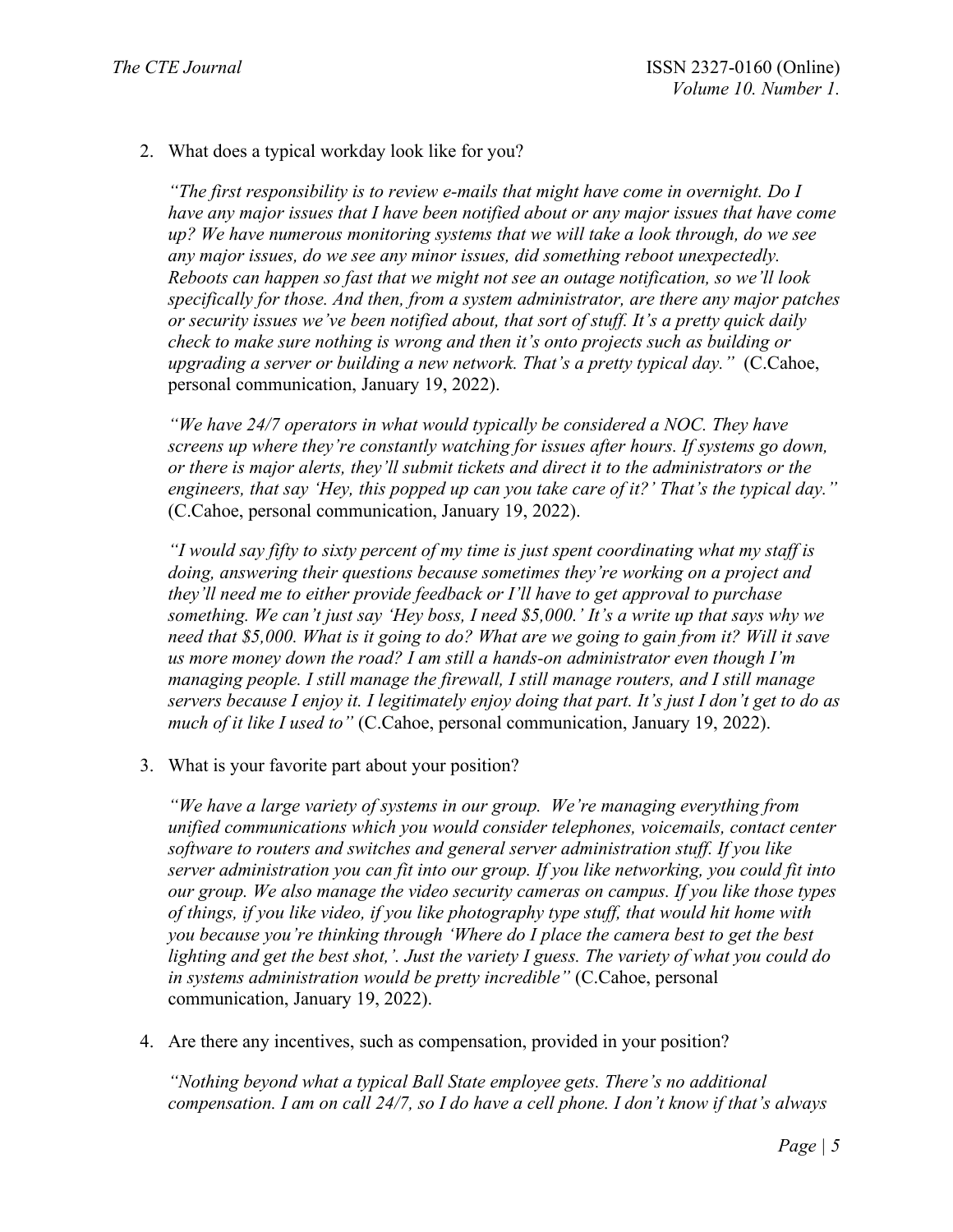*considered extra compensation because when you're woken up at three in the morning with an emergency, it doesn't feel like extra compensation. If you are considered on call 24/7, then you would have a cell phone. Again, not always considered a good thing"* (C.Cahoe, personal communication, January 19, 2022).

### 5. What challenges do you encounter?

*"Well, in my opinion the number one challenge right now is the IT security battle between keeping your system up and keeping users happy, and then protecting it from people who are interested in exploiting you. One of our vendors, Kronos, was essentially attacked with ransomware and was compromised. It took them a long time to get all of their customers back up. I think that really goes for most of IT. You have to keep systems patched. You have to stay on top of firewall entries and auditing. It's a constant battle, we are always under attack. One random person gets a backdoor on their computer. We had an issue last March where one device was compromised and then that was a jump off point for a group to start trying to exploit us. Thankfully, it was caught early. It's just one of those things where it's nonstop, and it's not just Ball State, it's everybody,"* (C.Cahoe, personal communication, January 19, 2022)

*"I know this from my more networking-focused role: when you do maintenance to patch systems, we can't always keep the systems up. There are things we do where we have to take systems down briefly. It becomes a matter of scheduling. So what we've found historically is to notify users: 'Hey, we have to take the system down at this time,' and they're typically more understanding of the work that has to be done. Instead of just randomly upgrading systems and hoping no one notices an outage. You can't do that; we never want to potentially risk an outage during or close to school or work hours. We aim to do them over a break or you do it at two in the morning or six in the morning. What we have, for the most part, is a scheduled maintenance window from 9:00 PM on Saturday until noon on Sunday where a lot of the general patches for systems get done. The thing I've noticed is that [customers] are not always tied to the common work hours. You know something like 7:00 AM to 7:00 PM. For the most part there's always someone doing something. Especially at a place as large as Ball State. Some professor is in a classroom, and they're working on something important. And you don't want to disrupt that if you don't have to. So that's why you wait until these change windows or after hours if it's an emergency. We take it very seriously. We don't like causing issues for people,"* (C.Cahoe, personal communication, January 19, 2022).

#### 6. What kinds of technology do you get to use as a System Administrator?

*"From general IT monitoring, [redacted] is a primary product and there's different pieces of [redacted] we use. There's some that are more focused on servers and applications and others that are more networking type focused. We have a fairly large virtualization environment, so it's getting into the virtualized hosts, looking at them for their health and monitoring different virtual machines within the hosts and it's checking all of those, monitoring CPU, memory usage, disk storage usage"* (C.Cahoe, personal communication, January 19, 2022)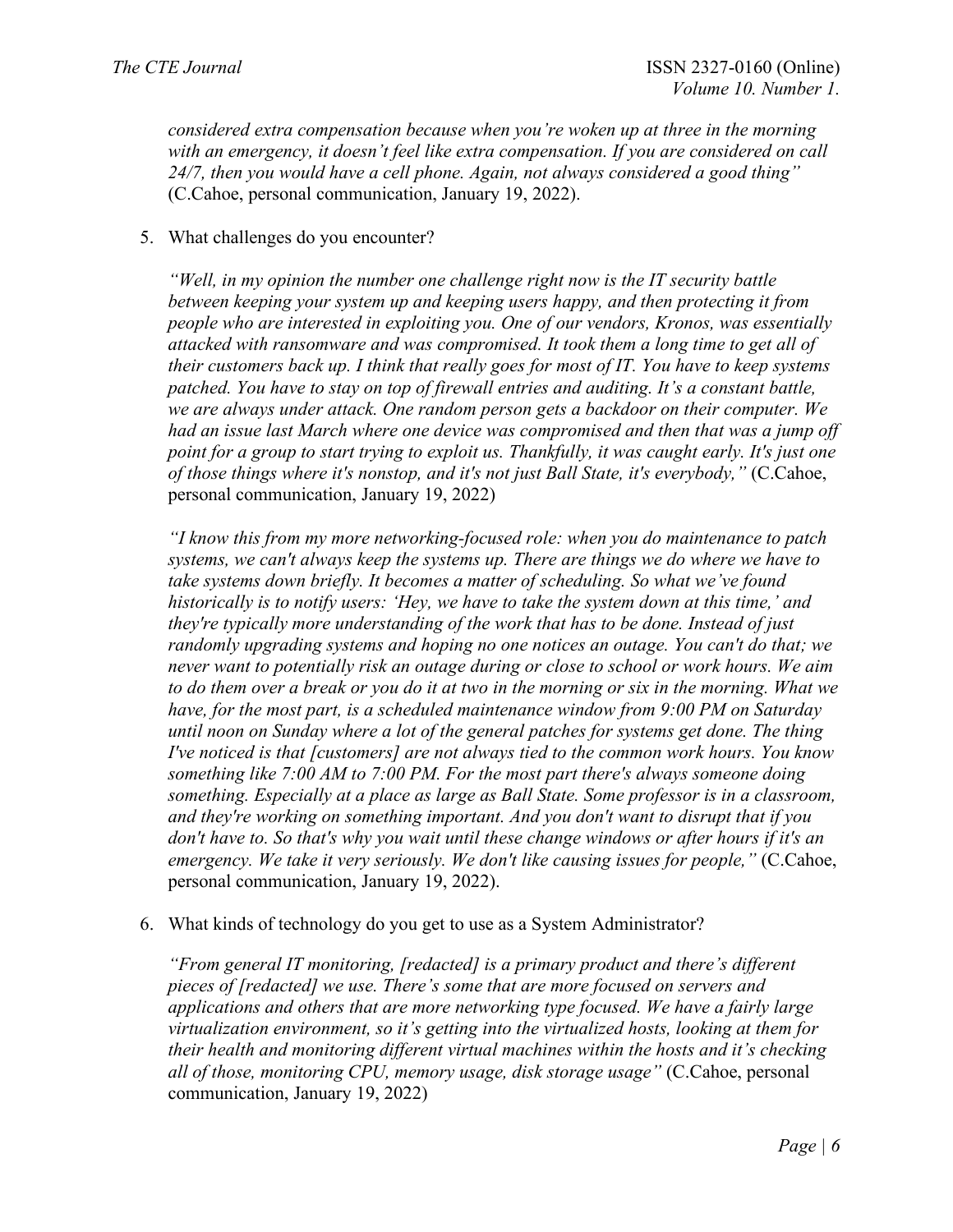*"We use some other tools, like something called [redacted], which is from the network side. We use it to map our network usage across our major links. So we can just pull up a*  webpage at any time and monitor traffic throughput. We went away from MRTG but the *product that we found that was best to replace it is called [redacted]. It's a Solar Winds, Nagios type system. It does more than just graphing, it does SNMP monitoring, ping monitoring, and all that stuff"* (C.Cahoe, personal communication, January 19, 2022).

*"So we have monitoring tools: what's up, what's down, what needs to be addressed? We have systems administration tools to manage devices. Whether you're pushing out images, patching, or doing backups. Obviously when you have hundreds of things to do, we try to be efficient with it, so you have all of these different tools that help you manage it faster" (*C.Cahoe, personal communication, January 19, 2022).

*"Teams is typically the team communication tool. For minor stuff it's just email, but if there is some ongoing thread that we talk about then it's going to be on Teams"* (C.Cahoe, personal communication, January 19, 2022).

*"One good thing to touch on is password management tools. We have a password management system where passwords can get stored and that way you have strong passwords that people don't necessarily remember by heart. Also security analysis tools, I won't disclose the tool, but we do have tools that are constantly doing threat assessments across all our systems. It's going out, it's scanning systems, it's alerting if it detects a new vulnerability. If there's a new vulnerability against Java, Apache, etc., the system will recognize that it's vulnerable and let us know."* (C.Cahoe, personal communication, January 19, 2022).

7. What advice would you give someone who is interested in pursuing this career path?

*"The biggest advice I would say is: learn. Try and figure out what you like, what you enjoy. Yeah-- obviously, in any career-- it doesn't matter what your career is. If you don't enjoy what you're doing, it's going to feel like work, and it's going to suck after a while. If you pick a career and you stay in that career for thirty or forty years, you better enjoy it. So if you like the phone side and the conferencing side, then maybe you should try and gravitate towards a position that focuses more on that. If you like staying in the background and patching servers and doing backups and then just a routine systems administration gig, just try and find that. This really goes for any career. Find that little niche in the field that you enjoy"* (C.Cahoe, personal communication, January 19, 2022).

# **Conclusion**

As the demand for IT workers increases, the field of systems administration becomes more attractive to students and potential workers. To compete in this field, a worker needs specialized training which can include a Bachelor's degree in Computer Science or Information Technology as well as some certifications such as Cisco or Microsoft. There are a number of subcategories for systems administration employment including computing server administration and Cloud administration. Additionally, there exists